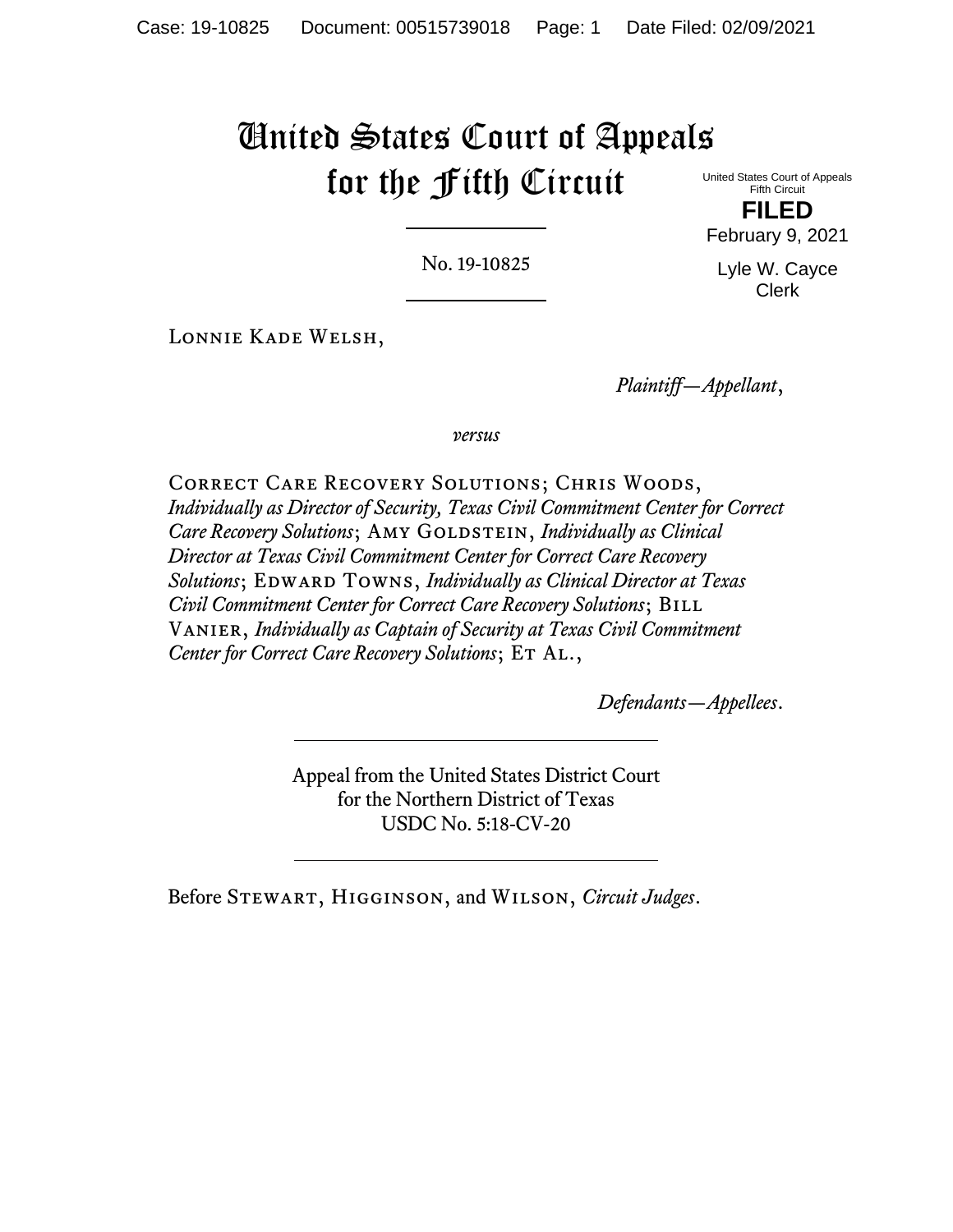## Stephen A. Higginson, *Circuit Judge*:[\\*](#page-1-0)

Lonnie Kade Welsh, Texas prisoner # 6516607, brought this action under 42 U.S.C. §§ 1983, 1985, and 1986 asserting more than a dozen claims against even more defendants. Welsh was a civilly committed sexually violent predator (SVP) prior to his imprisonment. His claims concern assorted wrongs he allegedly suffered while civilly committed. But he filed suit only later, proceeding pro se and *in forma pauperis* (IFP).

Welsh consented to proceedings before a magistrate judge. The magistrate judge dismissed Welsh's suit after obtaining authenticated records and holding a *Spears*[1](#page-1-1) hearing. In a meticulous order, the magistrate judge determined that some defendants were not amenable to suit because they had no juridical existence, some defendants enjoyed prosecutorial immunity, some claims were *Heck*<sup>2</sup>-barred, and other claims were frivolous. The magistrate judge dismissed all of Welsh's federal claims with prejudice, denied leave to amend the complaint, and denied Welsh's motion for reconsideration and motion to vacate judgment under Federal Rules of Civil Procedure 59(e) and 60(b). Welsh timely appealed, and the magistrate judge granted his motion to proceed IFP on appeal.

<span id="page-1-0"></span><sup>\*</sup> Pursuant to 5TH CIRCUIT RULE 47.5, the court has determined that this opinion should not be published and is not precedent except under the limited circumstances set forth in 5TH CIRCUIT RULE 47.5.4.

<span id="page-1-1"></span><sup>1</sup> *Spears v. McCotter*, 766 F.2d 179, 181–82 (5th Cir. 1985), *abrogated on other grounds by Neitzke v. Williams*, 490 U.S. 319 (1989). A *Spears* hearing "aims to flesh out the allegations of a prisoner's complaint to determine whether *in forma pauperis* status is warranted or whether the complaint, lacking an arguable basis in law or fact, should be dismissed summarily as malicious or frivolous under section 1915[]." *Eason v. Holt*, 73 F.3d 600, 602 (5th Cir. 1996).

<span id="page-1-2"></span><sup>2</sup> *Heck v. Humphrey*, 512 U.S. 477, 486–87 (1994). Under *Heck*, a § 1983 plaintiff generally cannot recover damages for harm caused by actions whose unlawfulness would upset a conviction or sentence without first proving that the conviction or sentence has been reversed or invalidated. *Id.*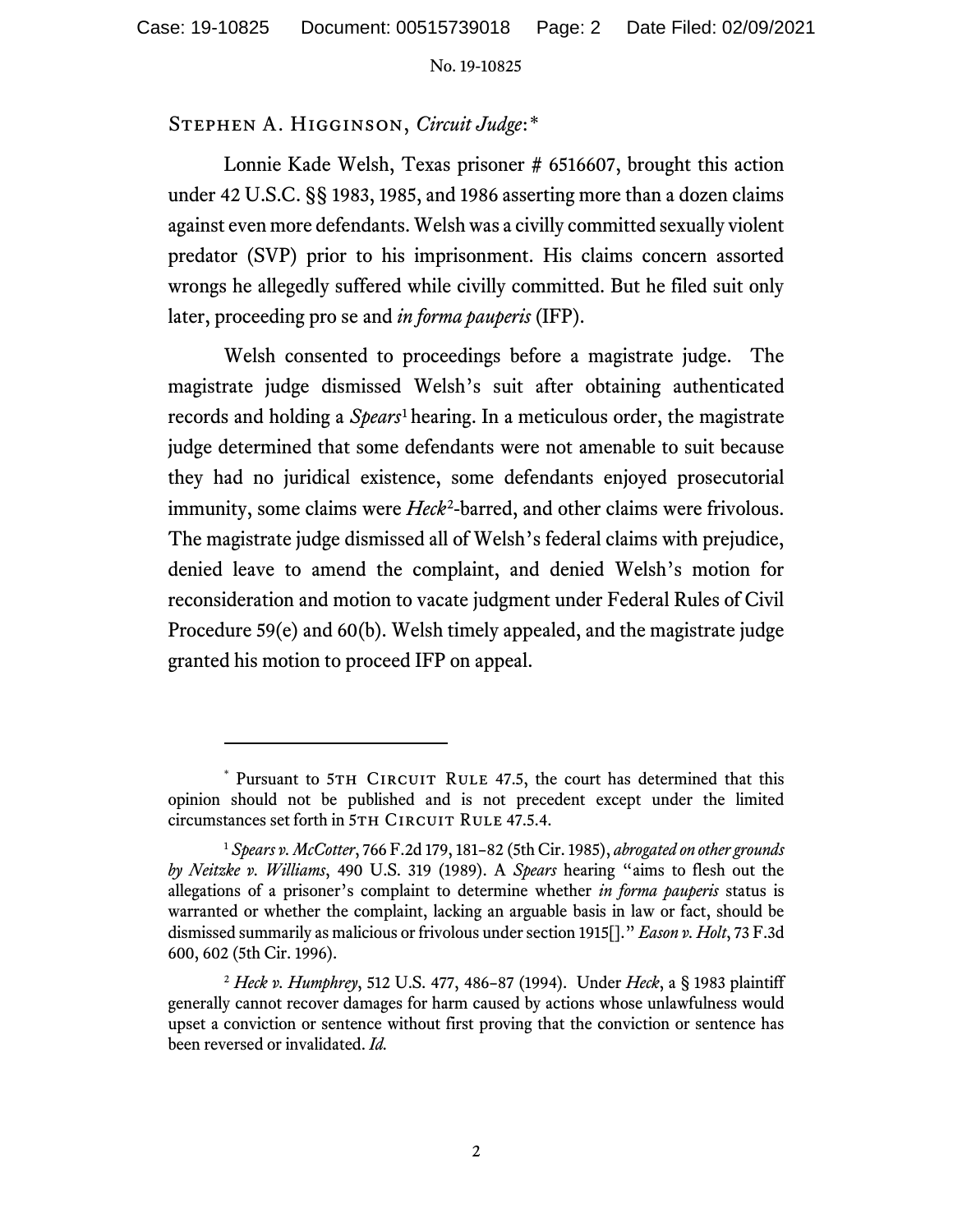"We review a district court's dismissal of an *in forma pauperis* complaint as frivolous pursuant to 28 U.S.C.  $\S$  1915(e)(2)(B)(i) for an abuse of discretion. A claim may be dismissed as frivolous if it does not have an arguable basis in fact or law." *Brewster v. Dretke*, 587 F.3d 764, 767 (5th Cir. 2009)(citations omitted). By and large, we find the magistrate judge's careful analysis correct. Accordingly, we AFFIRM in large part, VACATE in part, and REMAND for further proceedings.

# I.

Welsh first challenges the magistrate judge's dismissal of his excessive-force claims, which arose out of four separate incidents between Welsh and security personnel during his period of civil commitment. The magistrate judge dismissed two of these claims as *Heck*-barred. The Supreme Court held in *Heck v. Humphrey* that, "in order to recover damages for allegedly unconstitutional conviction or imprisonment, or for other harm caused by actions whose unlawfulness would render a conviction or sentence invalid, a § 1983 plaintiff must prove that the conviction or sentence has been reversed on direct appeal, expunged by executive order, declared invalid by a state tribunal authorized to make such determination, or called into question by a federal court's issuance of a writ of habeas corpus . . . ." 512 U.S. at 486–87. Welsh argues that *Heck* does not apply because one underlying conviction has been overturned and the other is separable from his § 1983 claim. The magistrate judge dismissed Welsh's other two excessive-force claims, applying an objective reasonableness standard and finding that the force used against Welsh was not objectively unreasonable.

## A.

i.

Welsh argues that the excessive-force claim that he raised in Count 10 of his amended complaint is no longer *Heck*-barred. This claim arose from a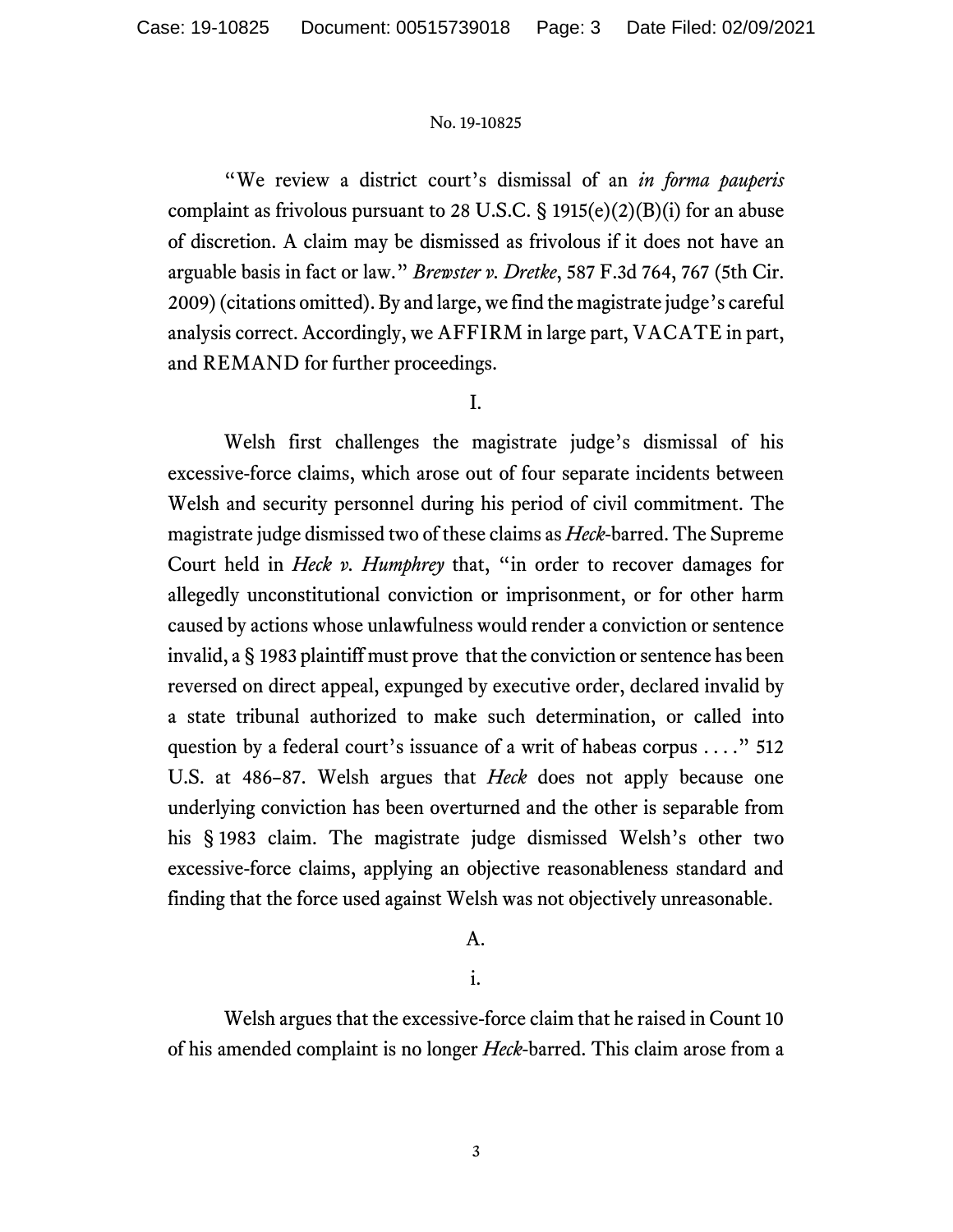November 2017 incident in which several officers used force on him after he refused to accept housing. In the original judgment, which was entered on April 24, 2019, the magistrate judge noted that this incident resulted in Welsh filing a criminal complaint against officers, alleging that they had assaulted and injured him. The resulting investigation found these allegations untrue and resulted in Welsh receiving a new criminal conviction for fabricating evidence. The magistrate judge concluded that this claim was barred by *Heck* because success on it would necessarily undermine his conviction for fabricating evidence against the officers.

In his Rule 59(e) motion, which was filed in May 2019, Welsh pointed out that this conviction was overturned by the intermediate appellate court in February 2019.*Welsh v. State*, 570 S.W. 3d 963, 965 (Tex. App. 2019). The magistrate judge acknowledged this decision but noted that the State had filed a petition for discretionary review with the Texas Court of Criminal Appeals. On that basis, the magistrate judge concluded that the order vacating the conviction was not yet final and that the conditions of *Heck* thus had not been met.

We need not determine whether the magistrate judge erred in holding that *Heck* applied to Welsh's excessive-force claim based on the pendency of the State's petition for review of the Texas appellate court's reversal of Welsh's evidence-fabrication conviction.<sup>[3](#page-3-0)</sup> Welsh now informs us that the

<span id="page-3-0"></span><sup>&</sup>lt;sup>3</sup> Some courts have agreed with the magistrate judge that a reversed conviction must be a *final* one to satisfy *Heck. See, e.g.*, *Michaels v. New Jersey*, 955 F. Supp. 315, 324– 25 (D.N.J. 1996) ("[I]n order to maintain a § 1983 claim for an unconstitutional conviction or imprisonment where success on such a claim would necessarily imply the invalidity of an outstanding or potential conviction, there must first be a 'final' termination of the criminal proceeding in favor of the plaintiff. Without such finality, the potential for inconsistent determinations in the civil and criminal cases will continue to exist  $\dots$ ."); *Kelly v. Serna*, 87 F.3d 1235, 1240 n.3 (11th Cir. 1996) (holding similarly). But our precedent may be in tension with that approach. *See Davis v. Zain*, 79 F.3d 18, 18-20 (5th Cir. 1996)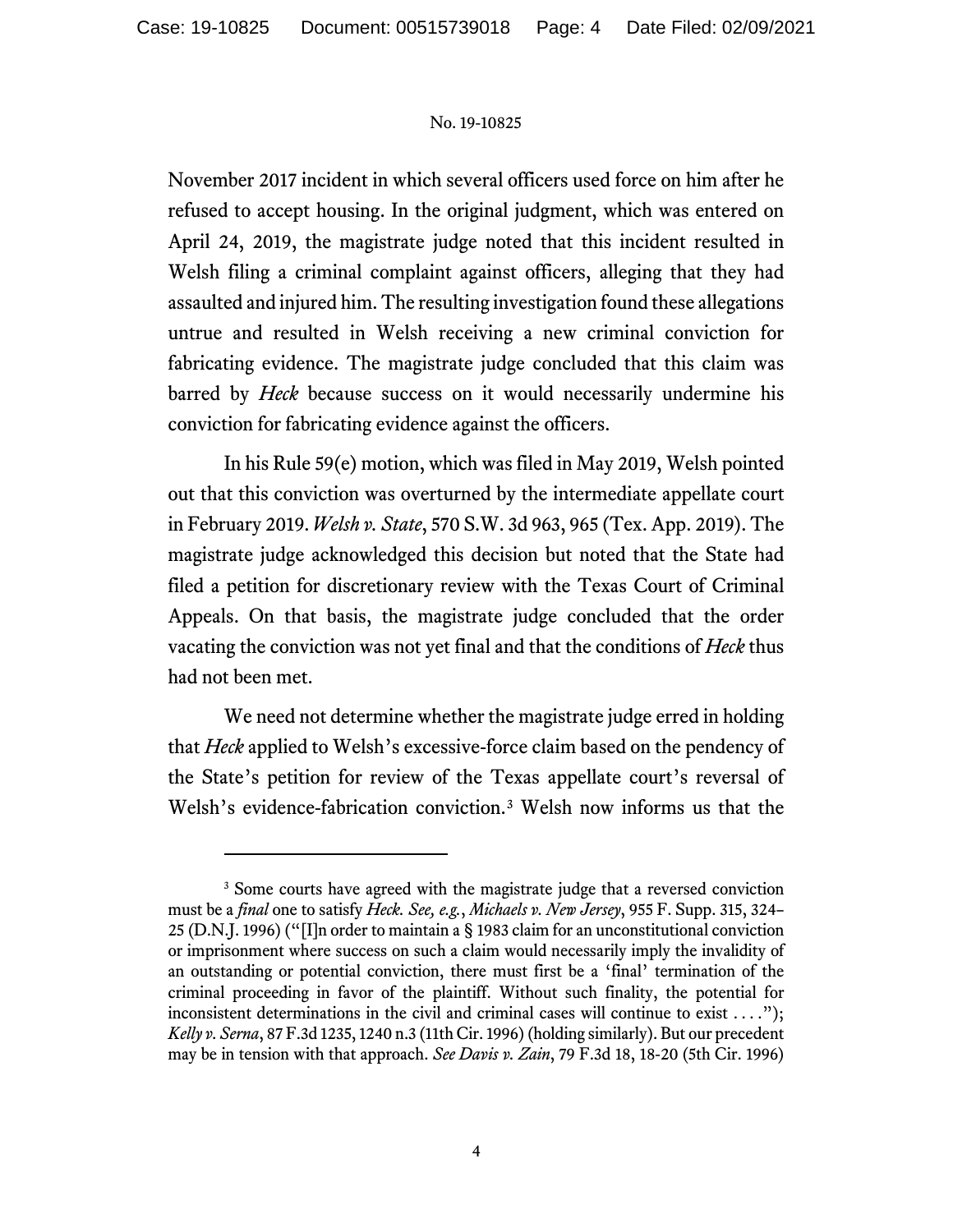petition for review has been denied and asserts that his claim is no longer *Heck*-barred. Welsh is correct that *Heck* does not bar a § 1983 action raising claims concerning an overturned conviction. *Clay v. Allen*, 242 F.3d 679, 681 (5th Cir. 2001). Because of the possibility of an intervening conviction reversal, this court has reminded district courts that "[a] preferred order of dismissal in *Heck* cases decrees, 'Plaintiff['s] claims are dismissed with prejudice to their being asserted again *until the* Heck *conditions are met*.'" *Deleon v. City of Corpus Christi*, 488 F.3d 649, 657 (5th Cir. 2007) (emphasis added) (quoting *Johnson v. McElveen*, 101 F.3d 423, 424 (5th Cir. 1996)). Yet here, the magistrate judge dismissed Welsh's claim with prejudice, full stop. Regardless whether dismissal of this claim is reviewed de novo or for an abuse of discretion, because *Heck*'s conditions have now been met, the dismissal of Welsh's excessive-count claim under Count 10 is VACATED and REMANDED.

ii.

Welsh next challenges the magistrate judge's dismissal of the excessive-force claim he raised in Count 1. This claim arose from another run-in with security personnel, this one in January 2016: Welsh alleges that several officers used force on him in retaliation for his exercise of his purported free-speech right to refuse orders. According to the complaint, Welsh had an argument with Officer Hawthorne, who refused to permit him to return to his housing area. Captain Salazar then ordered Welsh to follow her so she could place him in isolation; Welsh refused and returned to his housing area. Salazar returned with other officers, who informed Welsh that he had to go to isolation and refused to let him bring his things. Welsh resisted

<sup>(</sup>concluding that a plaintiff whose conviction for murder was overturned on the grounds of prosecutorial misconduct and subornation of perjury could bring a § 1983 claim despite *Heck*, even though he faced retrial on the murder charge).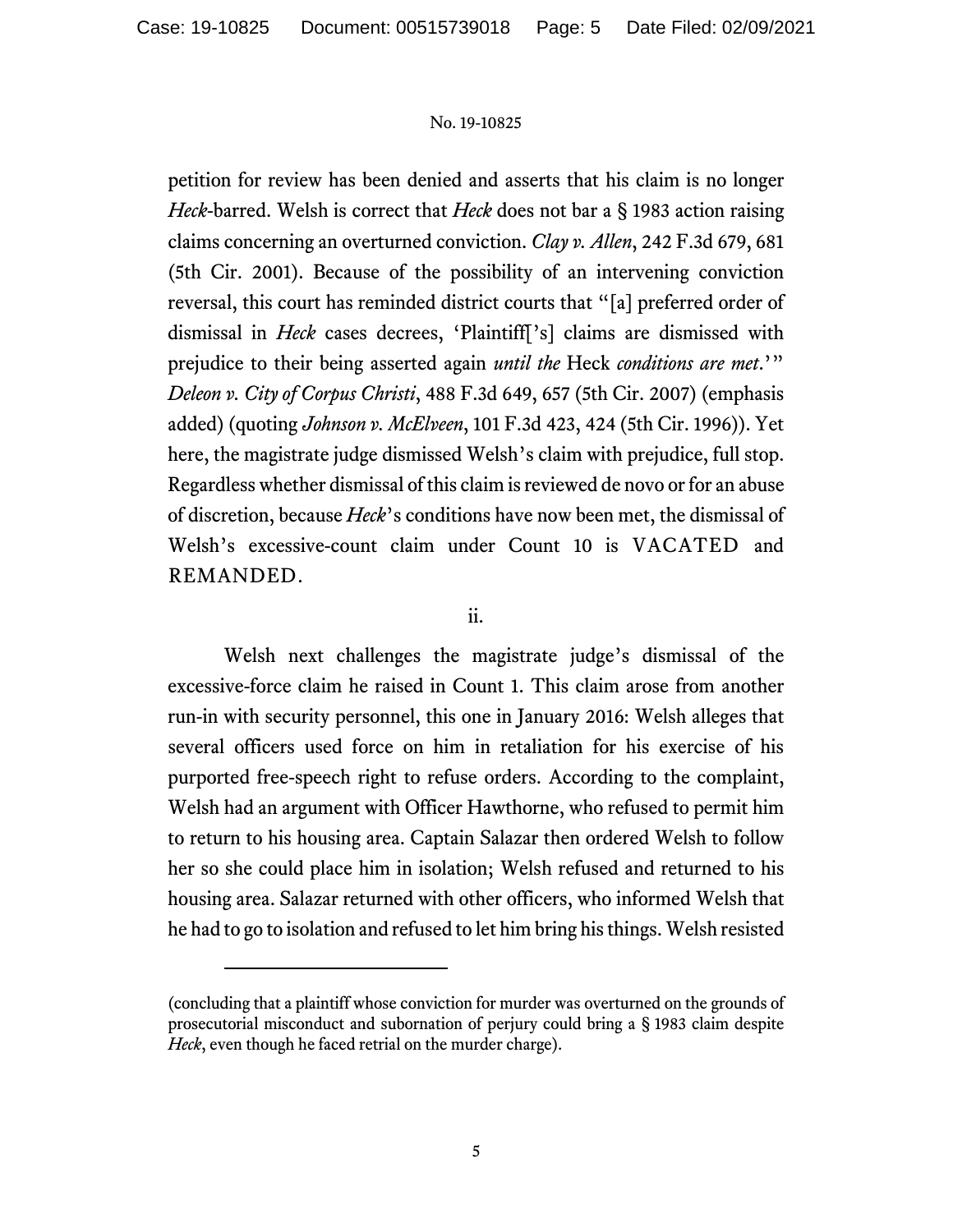being taken to isolation; once there, Captain Vanier allegedly ground handcuffs into Welsh's ring finger injuring him. At some point during this episode, Welsh bit Salazar. He later pleaded guilty to assault causing bodily injury. The magistrate judge determined that this claim, too,was *Heck*-barred because a finding that Salazar, Vanier, and others used excessive force against Welsh "would necessarily imply the invalidity of Welsh's underlying [assault] conviction."

Welsh does not argue that this conviction has been overturned. Rather, he contends that Vanier's application of excessive force against Welsh with the handcuffs is separable from Welsh's assault on Salazar for purposes of his § 1983 claim. This may be so.

The inquiry whether an excessive-force claim is barred under *Heck* is "analytical and fact-intensive" and requires a court to consider whether "success on the excessive force claim *requires* negation of an element of the criminal offense or proof of a fact that is inherently inconsistent with one underlying the criminal conviction." *Bush v. Strain*, 513 F.3d 492, 497 (5th Cir. 2008)(emphasis added). In *Bush*, we held that *Heck* did not bar a plaintiff convicted of resisting arrest from bringing an excessive-force claim arising from the same conduct where the officer's use of force allegedly continued after the plaintiff was handcuffed and had ceased resisting. *Id.* at 498–500. Here, the amended complaint acknowledges that Welsh "resisted" Salazar's and others' efforts to place him in an isolation cell. But, fairly read, the complaint alleges that Vanier's use of excessive force occurred only later after Welsh had been subdued, shackled, and transported to the isolation cell. As in *Bush*, success on Welsh's excessive-force claim would not *necessarily* imply the invalidity of his assault conviction. *Heck*, 512 U.S. at 486–87. We therefore are compelled to VACATE and REMAND the magistrate judge's dismissal of Welsh's Count 10 excessive-force claim. We offer no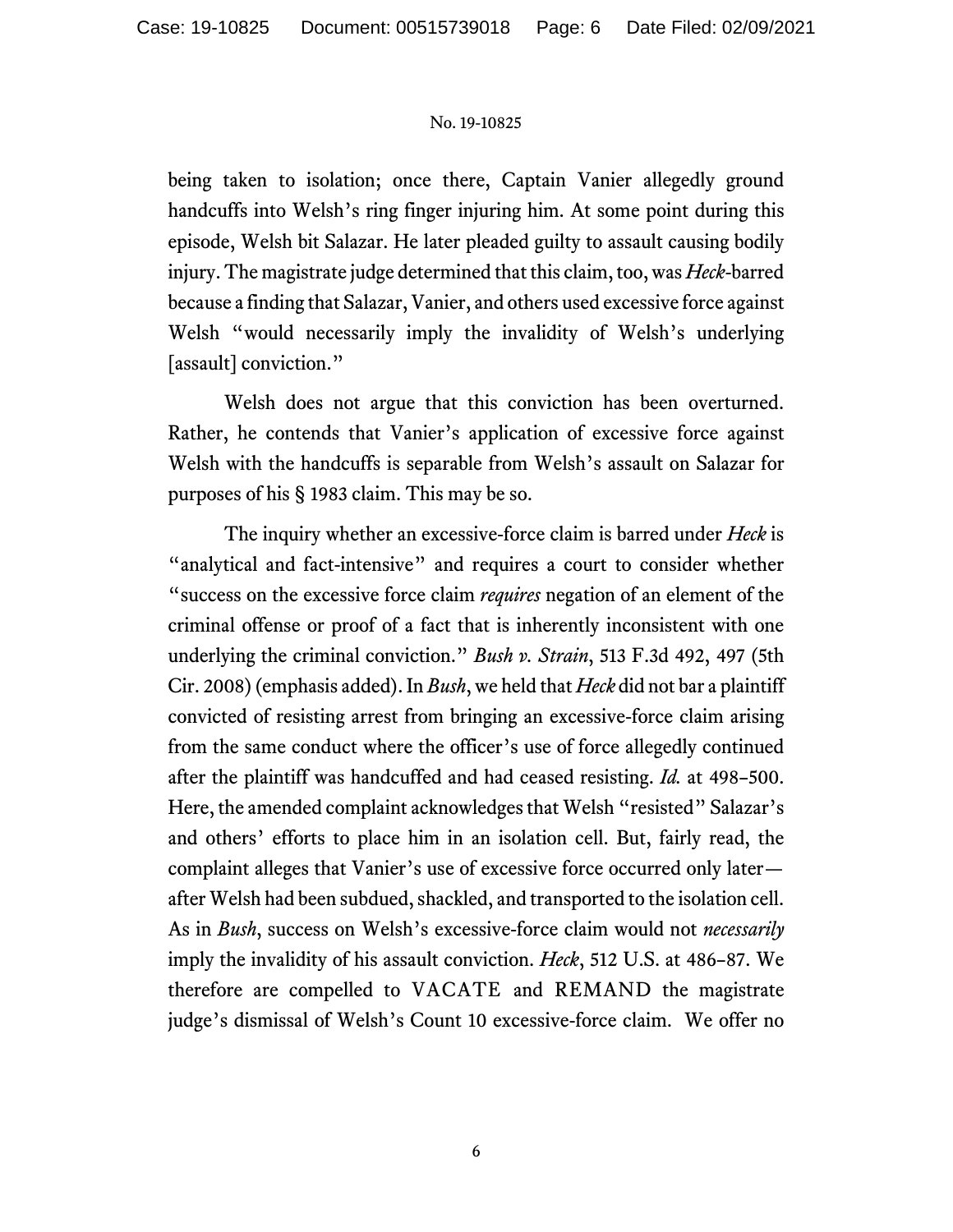opinion as to the resolution of this claim once the *Heck* impediment is removed.

## B.

Welsh also challenges the dismissal of excessive-force claims arising from incidents occurring on March 21, 2017 (Count 6) and March 22, 2017 (Count 7). Each incident involved officers forcefully closing the food slot in Welsh's door on his hand. As the magistrate judge correctly noted in his analysis, this court has not yet announced the standard to be applied to an excessive-force claim raised by an SVP. In the absence of controlling caselaw, the magistrate judge applied an objective reasonableness standard as announced by the Supreme Court in *Kingsley v. Hendrickson*, 576 U.S. 389 (2015). The magistrate judge applied this standard, finding it persuasive that the Eighth Circuit applied a similar, pre-*Kingsley* objective reasonableness standard to excessive-force claims brought by involuntarily committed persons. *See Andrews v. Neer*, 253 F.3d 1052, 1061 (8th Cir. 2001). Because Welsh does not contest this standard, we assess the issue with reference to the *Kingsley* objective reasonableness standard.

In *Kingsley v. Hendrickson*, the Supreme Court set the legal standard for use of force against *pretrial detainees*, announcing that "a pretrial detainee must show only that the force purposely or knowingly used against him was objectively unreasonable." 576 U.S. at 396–97. Under *Kingsley*, "objective reasonableness" turns on the "facts and circumstances of each particular case" and various factors "may bear on the reasonableness or unreasonableness of the force used":

the relationship between the need for the use of force and the amount of force used; the extent of the plaintiff's injury; any effort made by the officer to temper or to limit the amount of force; the severity of the security problem at issue; the threat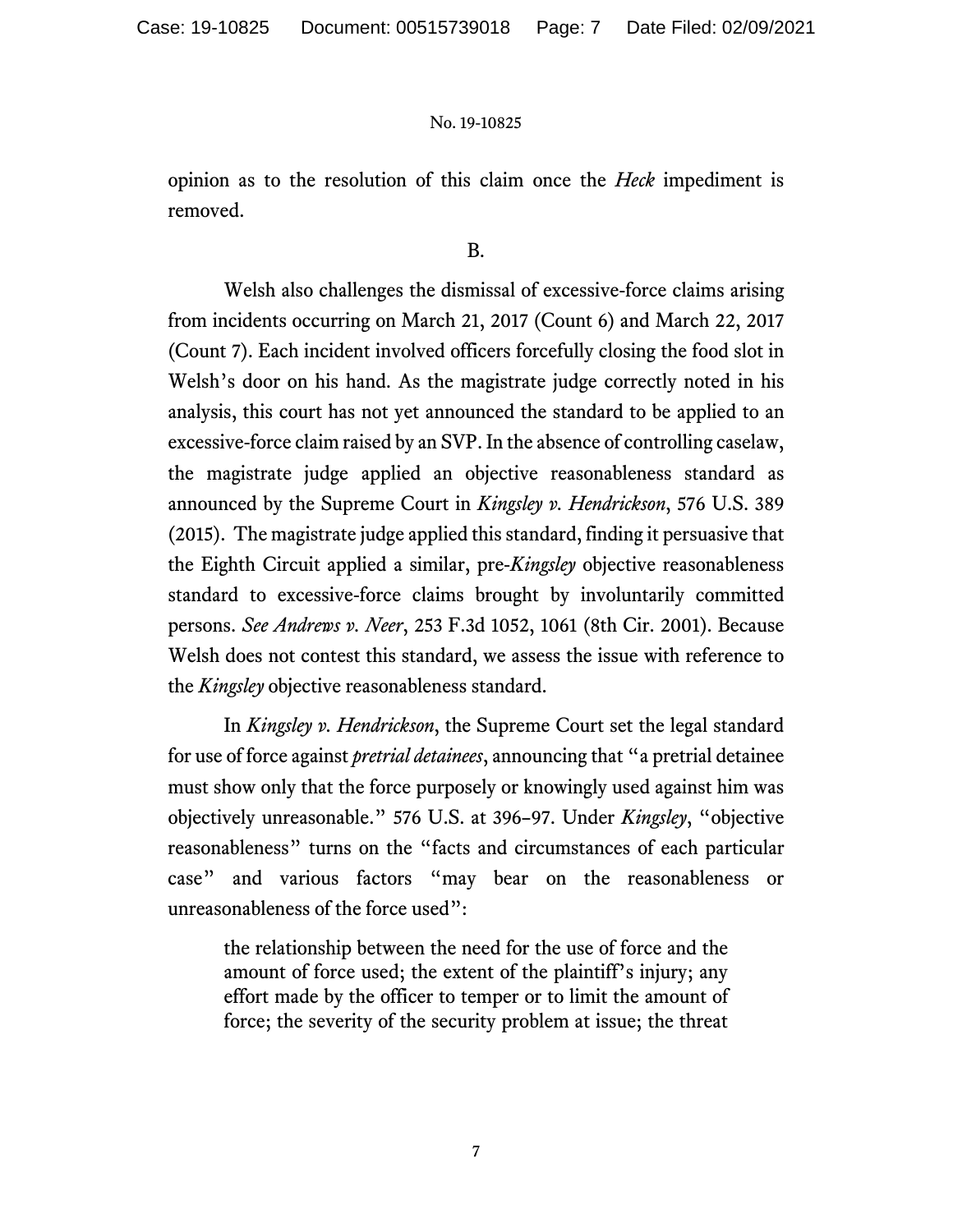reasonably perceived by the officer; and whether the plaintiff was actively resisting.

*Id.* at 397. In determining objective reasonableness, "a court must also account for the 'legitimate interests that stem from [the government's] need to manage the facility in which the individual is detained,' appropriately deferring to 'policies and practices that in th[e] judgment' of jail officials 'are needed to preserve internal order and discipline and to maintain institutional security.'" *Id*. (alterations in original) (quoting *Bell v. Wolfish*, 441 U.S. 520, 540 (1979)).

i.

With respect to the claim arising from the March 21 incident, Welsh admitted at the *Spears* hearing that an officer kicked the food slot in his door closed, causing bruising to his left hand, after he refused to remove his hands from the slot for the 15 minutes immediately preceding its forceful closure. The magistrate judge concluded that the force used was not objectively unreasonable because Welsh's refusal to move his hands after repeatedly being told to do so justified a use of force and because Welsh was actively resisting and posing a threat to institutional order. Additionally, Welsh admitted that he had removed his hands from the slot but, as the officer was attempting to close it, Welsh "intentionally stuck his foot and hand into the slot to thwart [the officer's] efforts to close it, putting himself in harm's way." Given these facts, the magistrate judge could not conclude that the officer did not try to limit the force used, especially given that Welsh actively resisted orders to remove his hands so the food slot could be closed. Finally, the magistrate judge concluded that the bruising and swelling that Welsh suffered was no more than a de minimis injury. The dismissal of this claim was not an abuse of discretion. *Brewster*, 587 F.3d at 767.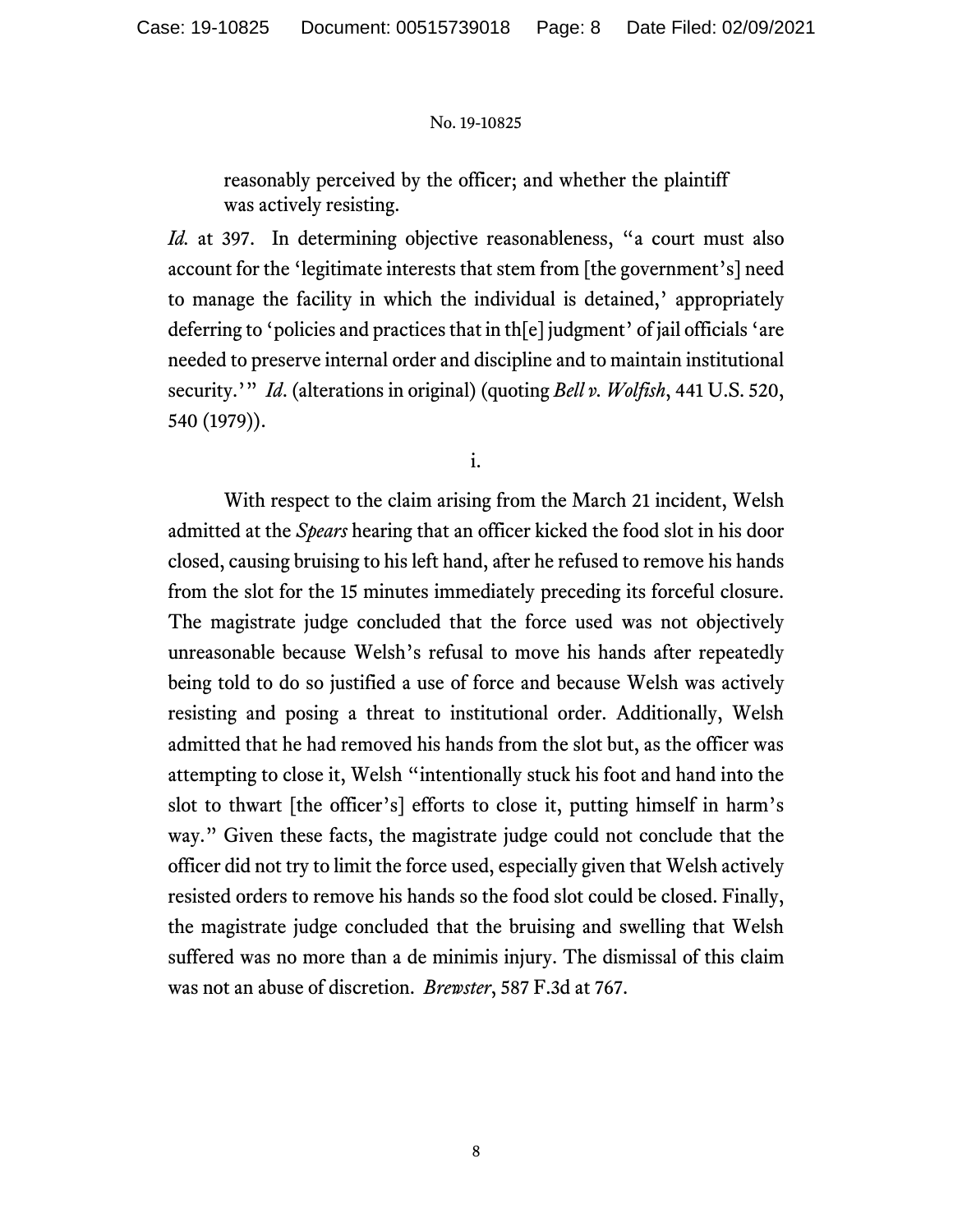ii.

With respect to the claim arising from the March 22 incident, the magistrate judge explained that when an officer ordered Welsh to go to the food slot to get his food, Welsh threw water on the officer, poked his metal shower rod through the food slot, and put his hands in the slot. Officers then kicked the slot without warning, which caught Welsh's hand and caused pain, swelling, and bleeding. The magistrate judge noted that, although the officer may not have given warning before closing the slot, authenticated video of the incident showed that the officer tried to kick it closed after Welsh removed his hands, but Welsh put his hands back in the slot, thus "plac[ing] his hands in harm's way." The video ends with the food slot still open; officers tried to kick it closed only once.

The magistrate judge again concluded that the officers were justified in using some force after Welsh threw water through the slot and brandished a metal shower rod due to the threat posed to institutional security by these acts, especially in light of Welsh's behavior the day before this incident. Although Welsh complained of pain in his hand, X-Rays showed no injury, and Welsh did not allege long-term damage. In light of all these factors, the magistrate judge concluded that Welsh had not raised a viable excessive-force claim.

As with the claim related to the March 21 incident, the magistrate judge's reasoning is not an abuse of discretion. *Brewster*, 587 F.3d at 767.

## II.

Next, Welsh argues that the magistrate judge erred by dismissing his Count 1 claim that the defendants retaliated against him for exercising his right to free speech by placing him in isolation. This claim arises from the January 2016 incident.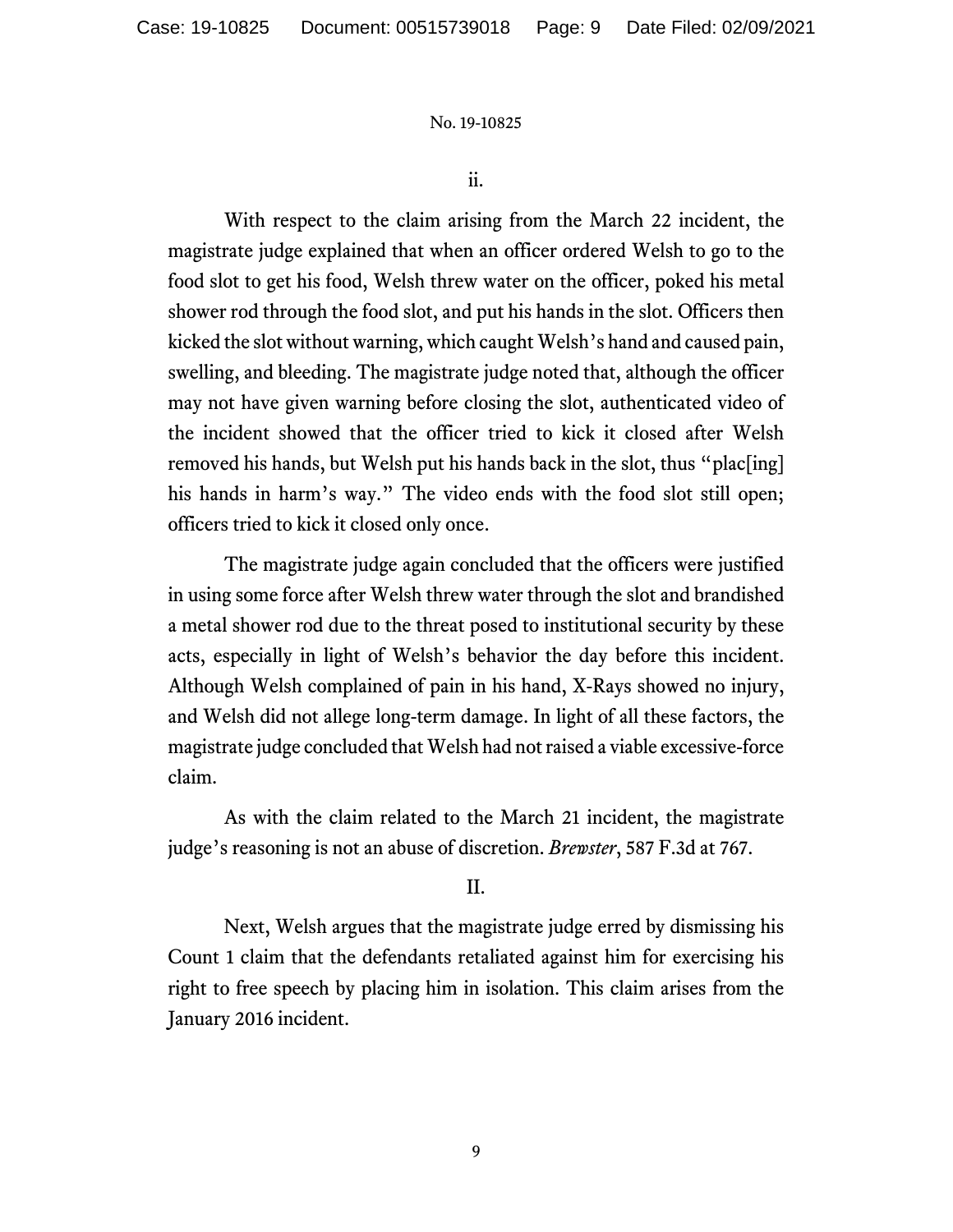To establish a retaliation claim, a civilly committed person must show that the defendant intentionally committed a retaliatory adverse act due to his exercise of a constitutional right. *Brown v. Taylor*, 911 F.3d 235, 245 (5th Cir. 2018). The plaintiff must either adduce direct evidence of retaliation or "allege a chronology of events from which retaliation may plausibly be inferred." *Id.* at 245 (internal quotation marks and citation omitted).

The magistrate judge held both that Welsh's refusal to comply with officers' orders was not constitutionally protected speech and that he had not shown that the defendants used force on him due to his alleged exercise of his right to free speech. As the magistrate judge noted, both Welsh's own complaint and an authenticated video of this incident show that he refused to comply with officers' orders. The magistrate judge further concluded that Welsh had not shown that the defendants were retaliating against him because he engaged in protected speech, but instead that the adverse action of which he complained was taken because he "repeatedly disobeyed orders and threatened institutional security."

We agree. Civilly committed persons retain First Amendment rights, but, as we have previously suggested, restrictions on these rights "are permissible so long as they advance the state's interest in security, order, and rehabilitation." *Bohannan v. Doe*, 527 F. App'x 283, 294 (5th Cir. 2013) (citing *Ahlers v. Rabinowitz*, 684 F.3d 53, 58, 64 (2d Cir. 2012)). Welsh's alleged "natural civil disobedience . . . by stiff[en]ing his body and holding on to various objects to resist" being seized by officers after informing them that he would not go to isolation as he had been ordered does not amount to protected First Amendment speech. Further, Welsh's actions infringed upon the state's interests in security and order. *See id*.

In addition, Welsh has not shown that his alleged protected speech resulted in retaliation. Welsh's own complaint shows that he got into an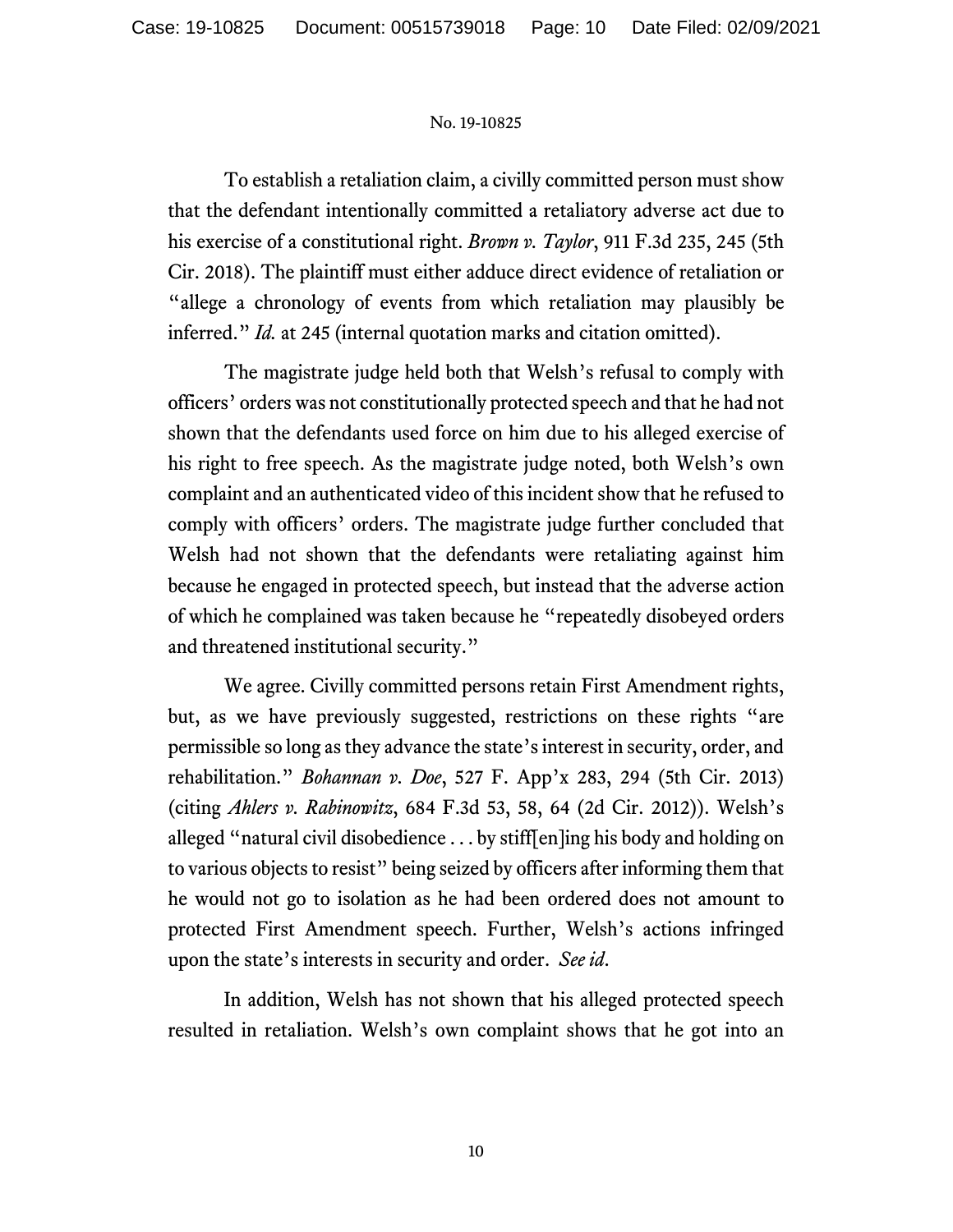argument with Officer Hawthorne, was ordered into isolation, engaged in his alleged protected speech by resisting being taken to isolation, and was taken to isolation. Retaliation may not be plausibly inferred from this sequence of events. *See Brown*, 911 F.3d at 245. Instead, Welsh's account of this incident shows that his alleged protected speech occurred after he had been ordered to isolation and that the order was simply carried out.

Regardless of whether Welsh's retaliation claim is reviewed de novo or for an abuse of discretion, Welsh has not shown that the magistrate judge erred by dismissing it. *See Morris*, 702 F.3d at 189.

# III.

Welsh next challenges the magistrate judge's rejection of his access to courts claim in Count 11, in which he asserted that he was denied access to his legal materials for two weeks while he was in isolation. He argues that he explained during the *Spears* hearing that he was hampered in his efforts to file a brief to this court in *Welsh v. Texas Civil Commitment Office*, docket sheet TXND 5:17-CV-083.

In the prison context, to prevail on a claim of denial of right of access to the courts, an incarcerated person must show that his ability to pursue a nonfrivolous legal claim was hampered by the defendants' actions and that his position as a litigant was prejudiced by the alleged violation. *Lewis v. Casey*, 518 U.S. 343, 351–53 & n.3 (1996). We have previously applied *Lewis*  to an access-to-courts claim raised by a civilly committed SVP. *See Day v. Seiler*, 560 F. App'x 316, 318–19 (5th Cir. 2014).

Regardless of whether this claim is reviewed de novo or for an abuse of discretion, Welsh has not shown that the magistrate judge erred by dismissing it. *See Morris*, 702 F.3d at 189. In his amended complaint, Welsh explained that this claim arose from his being placed in isolation and deprived of his legal materials for two weeks in November 2017. Welsh filed his notice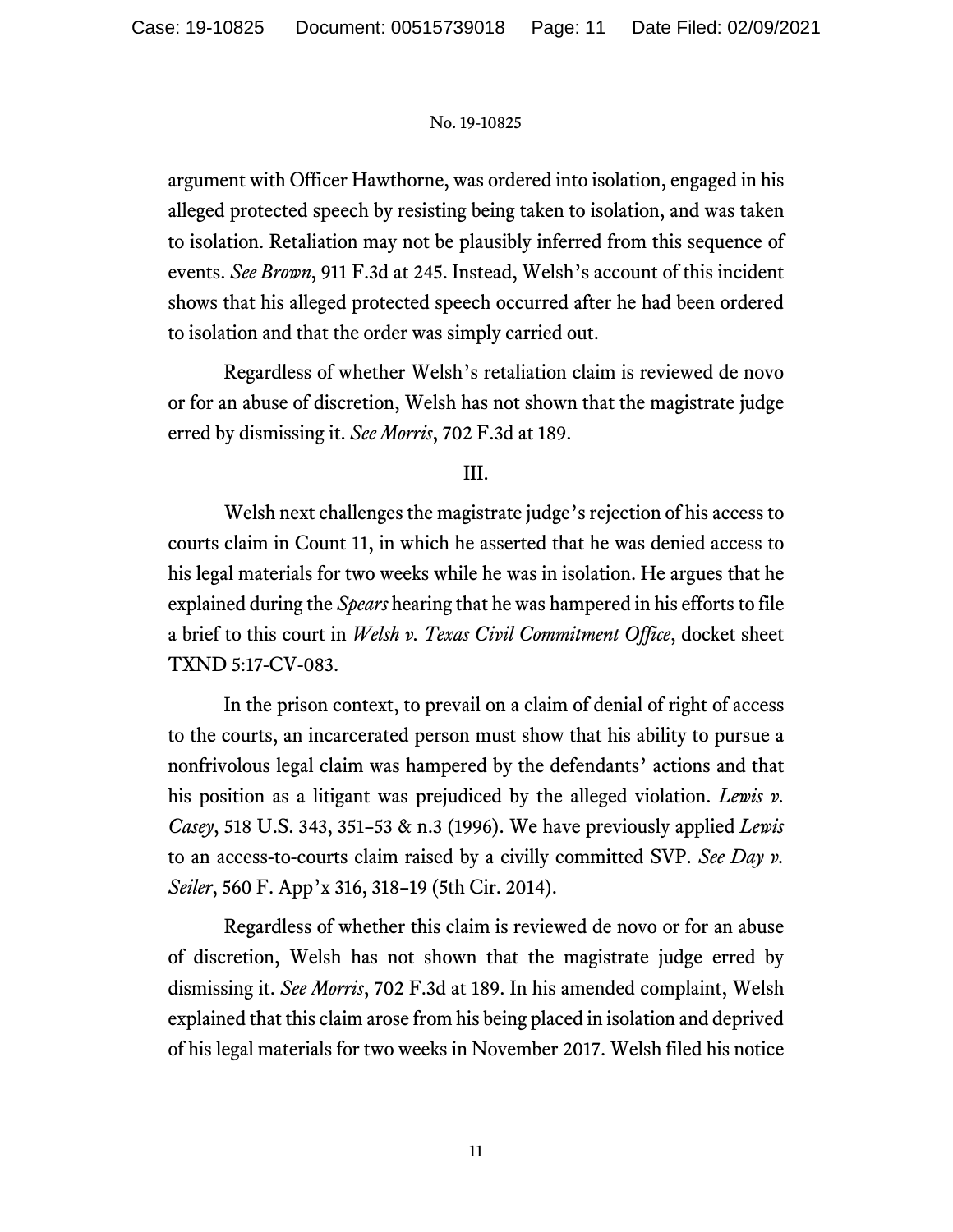of appeal in *Welsh* in September 2017. Although the appeal was initially dismissed because Welsh failed to file a brief, it was reopened, and Welsh filed his brief in March 2018. Welsh does not explain how his separation from his legal materials during the time in question prejudiced his position in *Welsh*, 17-11092, and it is not apparent. Accordingly, Welsh has not shown that the magistrate judge erred by dismissing it. *See Morris*, 702 F.3d at 189.

## IV.

Next, Welsh challenges the magistrate judge's dismissal of several claims, starting with failure-to-protect claims. The specific parts of the amended complaint he cites in support of this argument do not explicitly argue that the defendants failed to protect him from being assaulted by other prisoners; rather, the closest his allegations come to a failure-to-protect claim is an assertion that the defendants infringed his rights by not bringing criminal charges against officials who allegedly assaulted him. Insofar as Welsh argues that the magistrate judge erred by not considering claims of failure to protect, this argument is unavailing because he raised no such claims in his amended complaint. *Cf. Farmer v. Brennan*, 511 U.S. 825, 832– 33 (1994).

Insofar as Welsh contends that he sought relief under the Constitution's Privileges and Immunities Clause and Equal Protection Clause, rather than the Due Process Clause, he has not shown that the magistrate judge erred by reading his complaint as raising due process claims. The disputed claims aver that the defendants infringed his rights by not bringing criminal charges against officials who assaulted him. Moreover, two of the listed counts explicitly invoke the Fourteenth Amendment. *See Jordan v. Fisher*, 823 F.3d 805, 810 (5th Cir. 2016) (discussing Fourteenth Amendment's due process clause). Further, the Privileges and Immunities Clause is inapt because it "prevents a state from discriminating against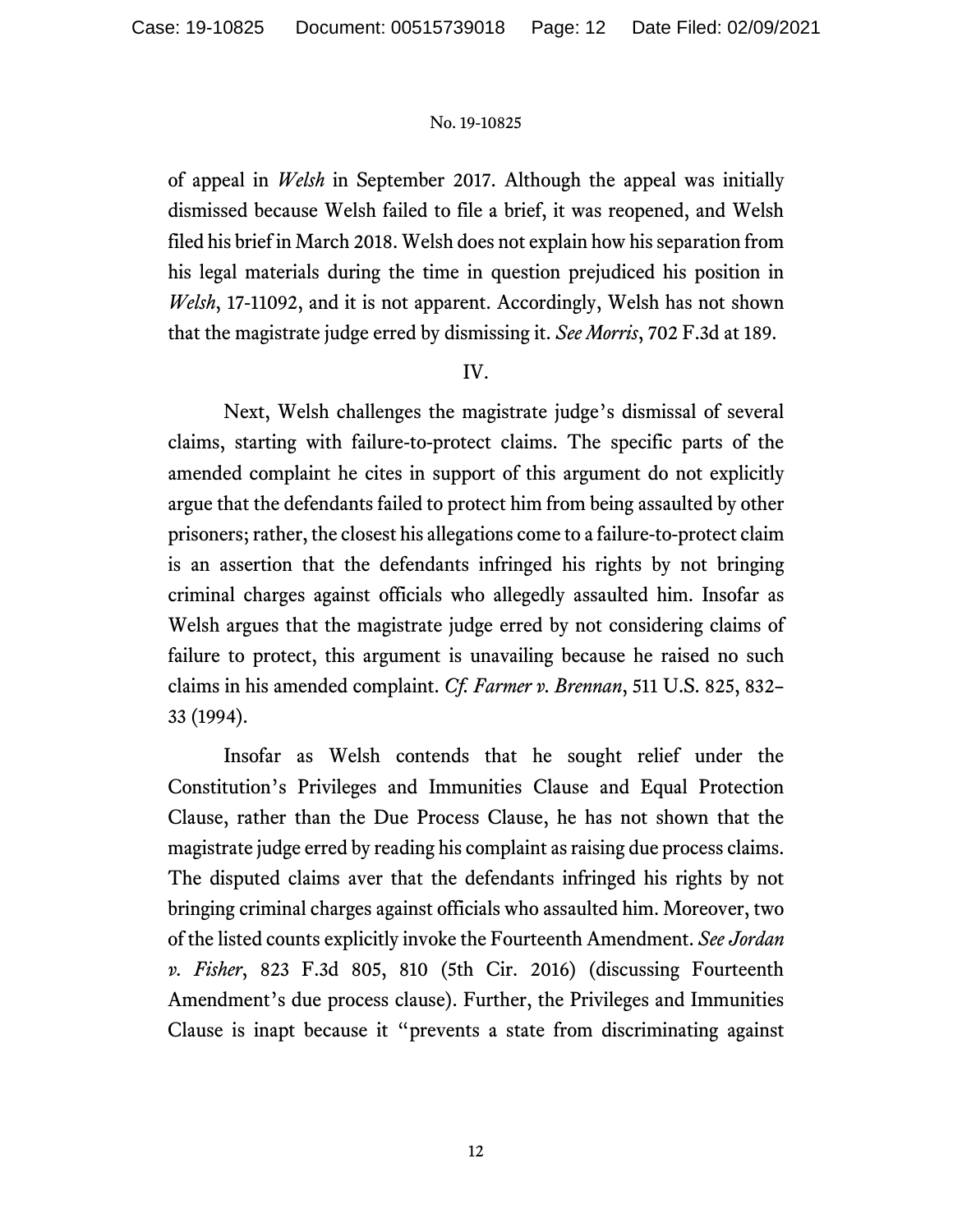citizens of another state in favor of its own citizens," and Welsh does not allege that he was treated differently than a citizen of another state. *White v. Thomas*, 660 F.2d 680, 685 (5th Cir. 1981).

Welsh does invoke the Equal Protection Clause in one of the listed claims, arguing that Detective Rodriguez and the City of Littlefield Police Department violated his equal-protection rights by not bringing charges against personnel who assaulted him. The Equal Protection Clause "keeps governmental decision makers from treating differently persons who are in all relevant respects alike." *Harris v. Hahn*, 827 F.3d 359, 365 (5th Cir. 2016) (internal quotation marks and citation omitted). That does not describe Welsh's allegations; Welsh simply asserts that he was denied his rights when criminal charges were not brought against those who assaulted him. Regardless of whether these claims are reviewed de novo or for an abuse of discretion, Welsh has not shown that the magistrate judge erred by dismissing them. *See Morris*, 702 F.3d at 189.

# V.

Welsh challenges the magistrate judge's dismissal of the false arrest claims he raised in Counts 1 and 11 of the amended complaint. The former pertains to the January 2016 incident. Because the false arrest claim would undermine his conviction for assault causing bodily injury, and because he has not shown that this conviction has been overturned, this claim is *Heck*barred. *See Wells v. Bonner*, 45 F.3d 90, 95 (5th Cir. 1995).

Although he asserts that he raised a false arrest claim in Counts 11-2 and 11-3 of the amended complaint, review of the complaint shows that he did not explicitly raise false arrest claims but instead grounded these claims in due process, and this is how the magistrate judge reasonably read these portions of the amended complaint. *See Hernandez v. Thaler*, 630 F.3d 420, 426–27 (5th Cir. 2011) (explaining that pro se pleadings are construed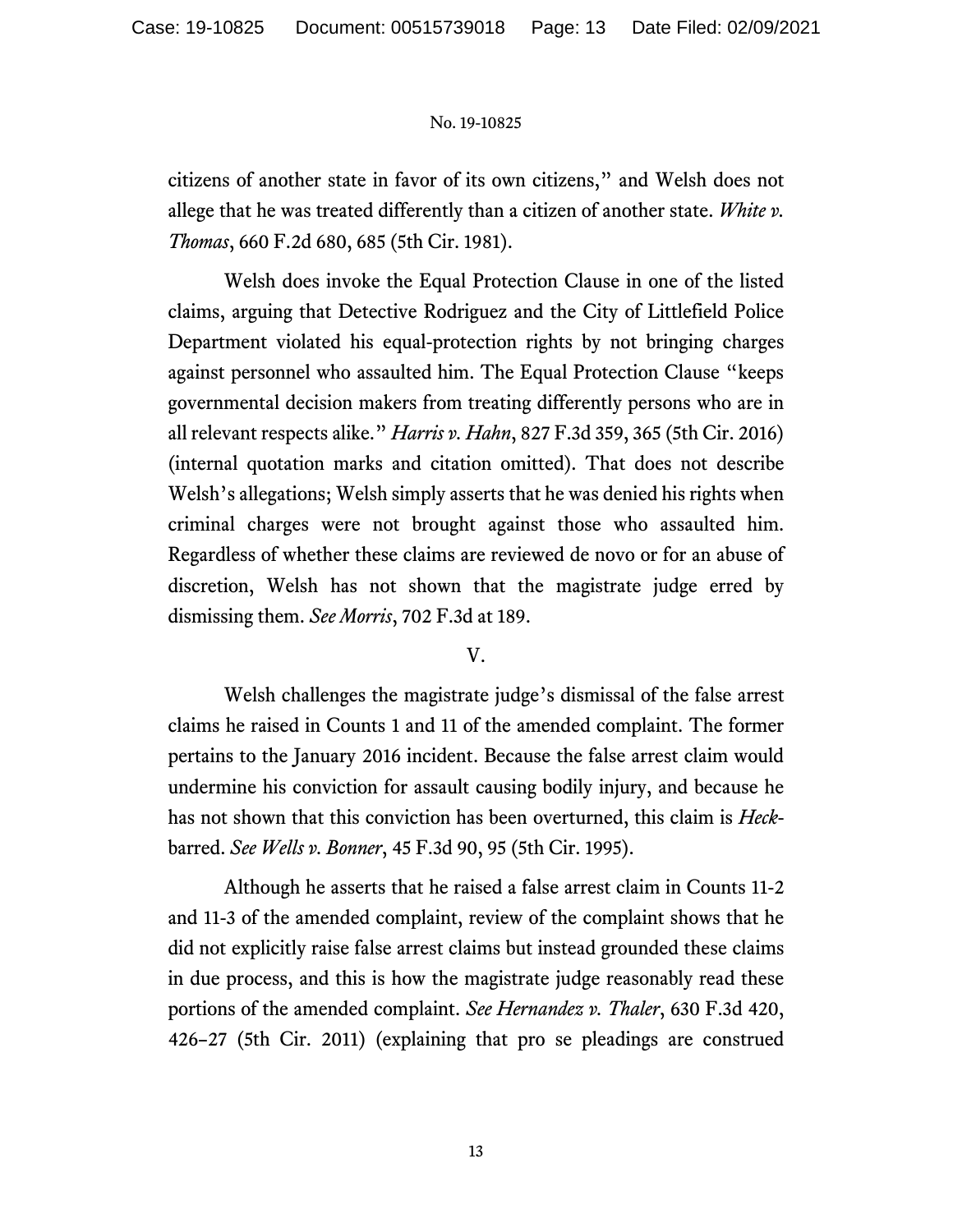according to their substance, not their labels). Welsh has not shown error in connection with this determination.

The magistrate judge also read Count 11 as raising a claim that defendants conspired to bring false charges against him in connection with the November 2017 incident and did not promptly bring him before a magistrate judge in connection with these charges. The magistrate judge determined that the false-charges claim was *Heck*-barred due to Welsh's evidence-falsification conviction, and that the claim concerning prompt appearance before a magistrate judge was unavailing because Welsh appeared before a magistrate judge within the required time. We agree with the latter holding. But because (as discussed) Welsh's underlying evidencefalsification conviction has been overturned, we conclude that his falsecharges claim grounded in the November 2017 incident is not *Heck*-barred. We are therefore compelled to VACATE and REMAND the false-charges claim because the magistrate judge stopped after making his *Heck*  determination. We offer no opinion as to the appropriate resolution of this claim.

## VI.

Welsh also challenges the magistrate judge's dismissal of his claims in Count 9 concerning an illegal search and privacy. In these claims, he challenged the need for security personnel to be present during an offsite urology medical examination and asserted that they should have looked away when a camera was inserted into his penis. In his Rule 59(e) motion, Welsh complained that the magistrate judge did not consider this claim. In his order, the magistrate judge explained that he had considered each claim raised in the amended complaint, even those not explicitly analyzed. The magistrate judge also noted Welsh's failure to allege that the dismissal contained manifest errors of law or fact.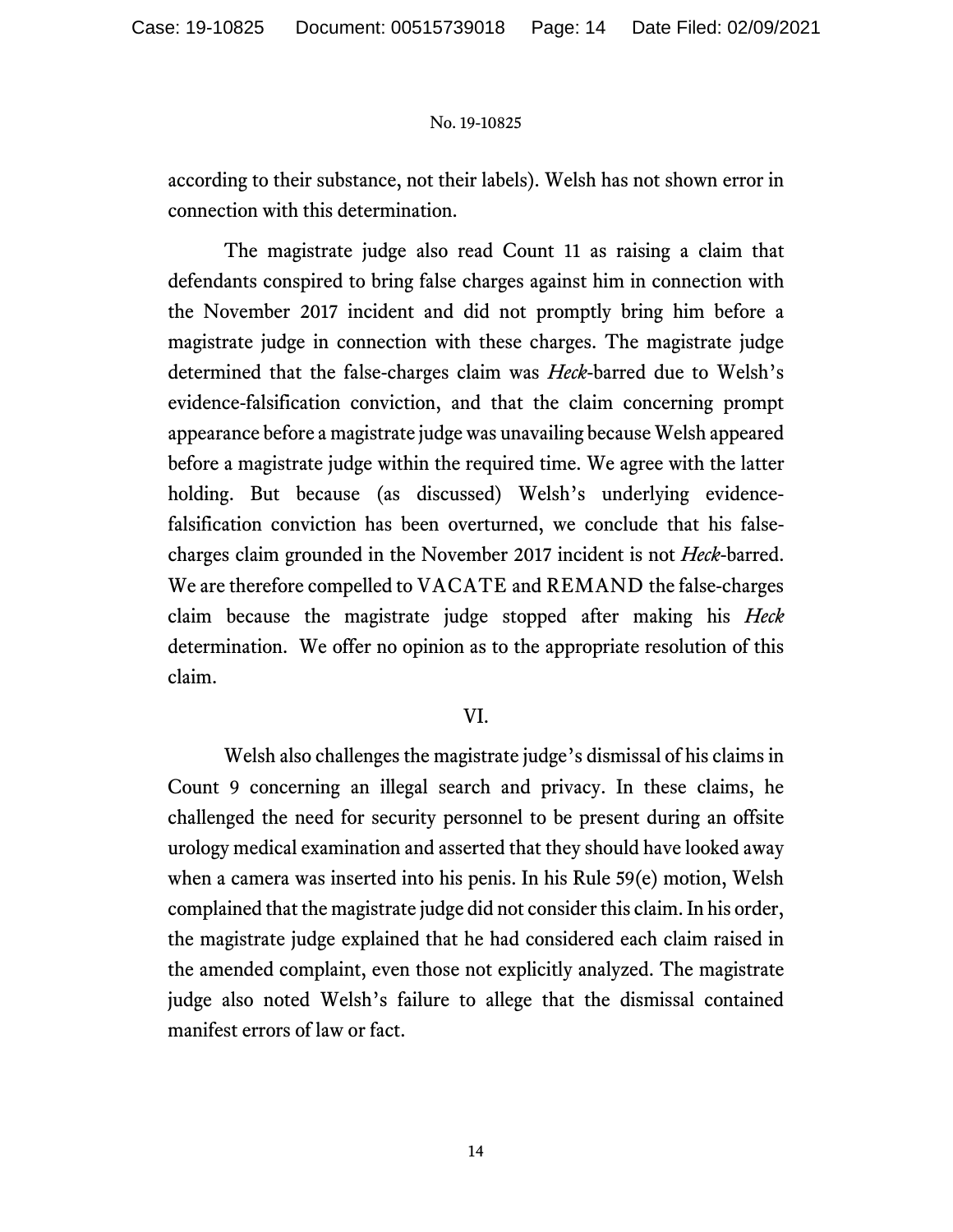An appellant waives an issue if he "fails to adequately brief it." *United States v. Martinez*, 263 F.3d 436, 438 (5th Cir. 2001). Among other requirements, an appellant's brief must contain the "appellant's contentions and the reasons for them, with citations to the authorities and parts of the record on which the appellant relies." FED. R. APP. P.  $28(a)(8)(A)$ . This court has deemed arguments waived on appeal when an appellant "d[oes] not discuss [an] issue or cite any authority." *United States v. Trujillo*, 502 F.3d 353, 360 (5th Cir. 2007) (citation omitted). "Although *pro se* briefs are to be liberally construed, *pro se* litigants have no general immunity from the rule that issues and arguments not briefed on appeal are abandoned." *Geiger v. Jowers*, 404 F.3d 371, 373 n.6 (5th Cir. 2005). Here, Welsh does not dispute the validity of his urology examination nor that it required exposure of his genital area. Instead, without legal or factual argument elaborating a cognizable privacy violation caused by the alleged failure of security personnel to "avert their gaze," he has waived this contention on appeal.

## VII.

Welsh argues that the magistrate judge erred by dismissing his claims in Count 5 concerning a denial of therapy and a diagnosis of ephebophilia, both of which he asserts prolonged his period of civil commitment. Welsh asserts that various defendants denied him therapy in violation of his "liberty interests under the Constitution." Welsh explains that depriving him of therapy implicates his liberty interest because "release by promotion through the Tier system . . . can only be achieved through therapy." The magistrate judge reasonably interpreted Welsh's amended complaint as raising due process claims, rather than deliberate indifference and failure to train claims. Welsh has not shown error in connection with the magistrate judge's interpretation of these claims.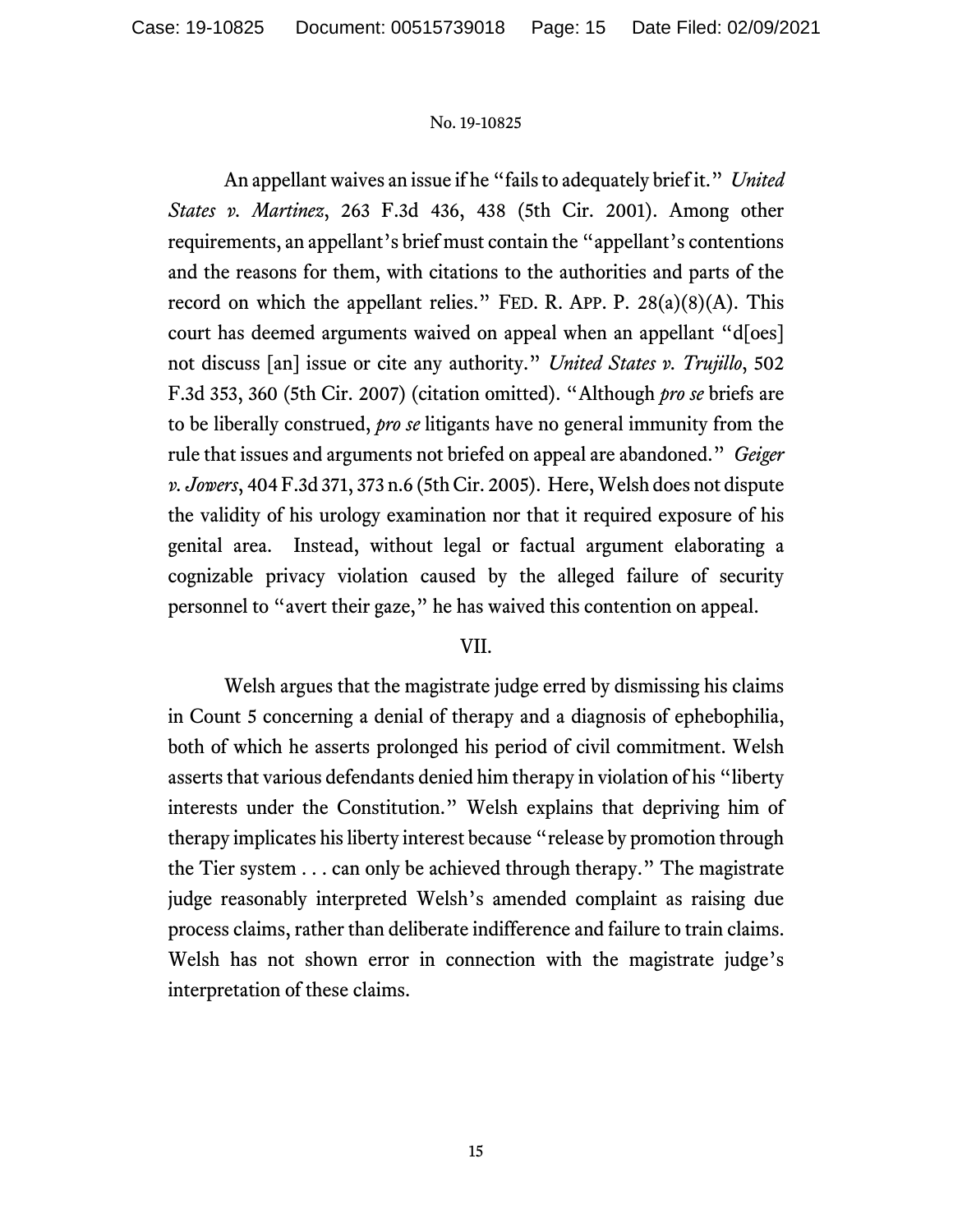In the civil commitment context, "due process requires that the conditions and duration of confinement . . . bear some reasonable relation to the purpose for which persons are committed." *Seling v. Young*, 531 U.S. 250, 265 (2001). The Texas civil commitment statute authorizes the civil commitment of SVPs for the purpose of "long-term supervision and treatment." TEX. HEALTH & SAFETY CODE ANN. § 841.001. Thus, as this court has held, a facility's failure to provide any treatment can infringe on an SVP's substantive due process rights. *Brown*, 911 F.3d at 244.

Here, Welsh has not sufficiently alleged how the conditions of his civil commitment lacked a reasonable relation to Texas's goals of "long-term supervision and treatment" of SVPs. As the magistrate judge noted, Welsh concedes that he was offered and received therapy during his commitment. Further, Welsh makes no showing that receiving additional treatment would have expedited his release, so his assertion that any deprivation of therapy impeded his release is "too attenuated to invoke further due process protections." *Senty-Haugen v. Goodno*, 462 F.3d 876, 887 (8th Cir. 2006) (internal quotation marks and citation omitted).

Similarly, Welsh asserts that defendants violated his constitutional rights by diagnosing him with ephebophilia, which he asserts is not a condition listed in the current DIAGNOSTIC AND STATISTICAL MANUAL OF MENTAL DISORDERS. As the magistrate judge explained, Welsh asserted in his amended complaint that the inaccurate diagnosis contributed to his continued civil commitment. Here, because Welsh does not present any facts or arguments indicating error related to his claim of inaccurate diagnosis, he has waived it on appeal. FED. R. APP. P. 28(a)(8)(A); *Trujillo*, 502 F.3d at 360; *Geiger*, 404 F.3d at 373 n.6; *Martinez*, 263 F.3d at 438.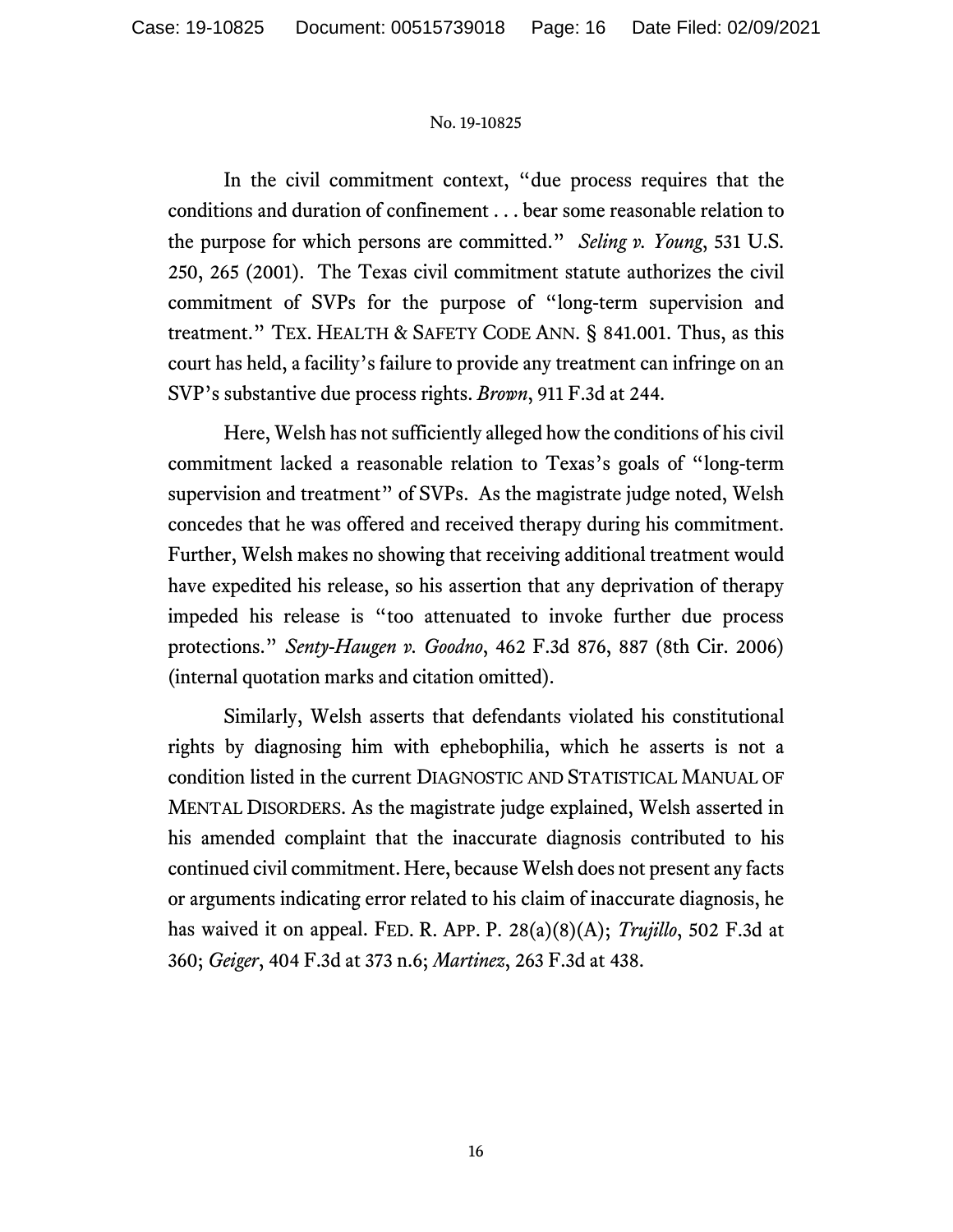## VIII.

Next, Welsh challenges the magistrate judge's dismissal of his claims in Counts 2 and 4 concerning property rights. The magistrate judge explained these claims involved the denial of hygiene items and clean clothes while he was in isolation for one five-day period in January 2016, the denial of soap and toothpaste during another five-day period in March 2017, and the denial of hygiene items, stationary, his legal work, a bible, clothes, utensils, and his desired amount of toilet paper for a two-week period in November 2017. The magistrate judge interpreted these claims as raising arguments concerning conditions of commitment, denial of access to courts, and denial of his right to exercise religious freedom. This was a reasonable reading of the amended complaint. *See Hernandez*, 630 F.3d at 426–27.

When analyzing these claims, the magistrate judge noted Welsh's concession that, during the January 2016 five-day period when he was without hygiene items or clean clothes, he still had access to a toilet, sink, and shower. He alleged no ill effects other than body odor and emotional distress.

This court has concluded that civilly committed persons receive the process they are due if "the conditions and duration of confinement . . . bear some reasonable relation to the purpose for which persons are committed." *Brown*, 911 F.3d at 243 (quoting *Seling*, 531 U.S. at 265). The goals of Texas's SVP program are "long-term supervision and treatment of sexually violent predators." *Brown*, 911 F.3d at 243 (quoting TEX. HEALTH & SAFETY CODE ANN. § 841.001). Additionally, states have discretion in setting up civil commitment schemes. *Brown*, 911 F.3d at 243. Security measures and disciplinary rules adopted by civil commitment facilities in furtherance of the goals of supervision and treatment do not amount to a due process violation. *See id.* at 243–44. Because the deprivations Welsh alleges were temporary and he describes no ongoing adversity, and because those deprivations flow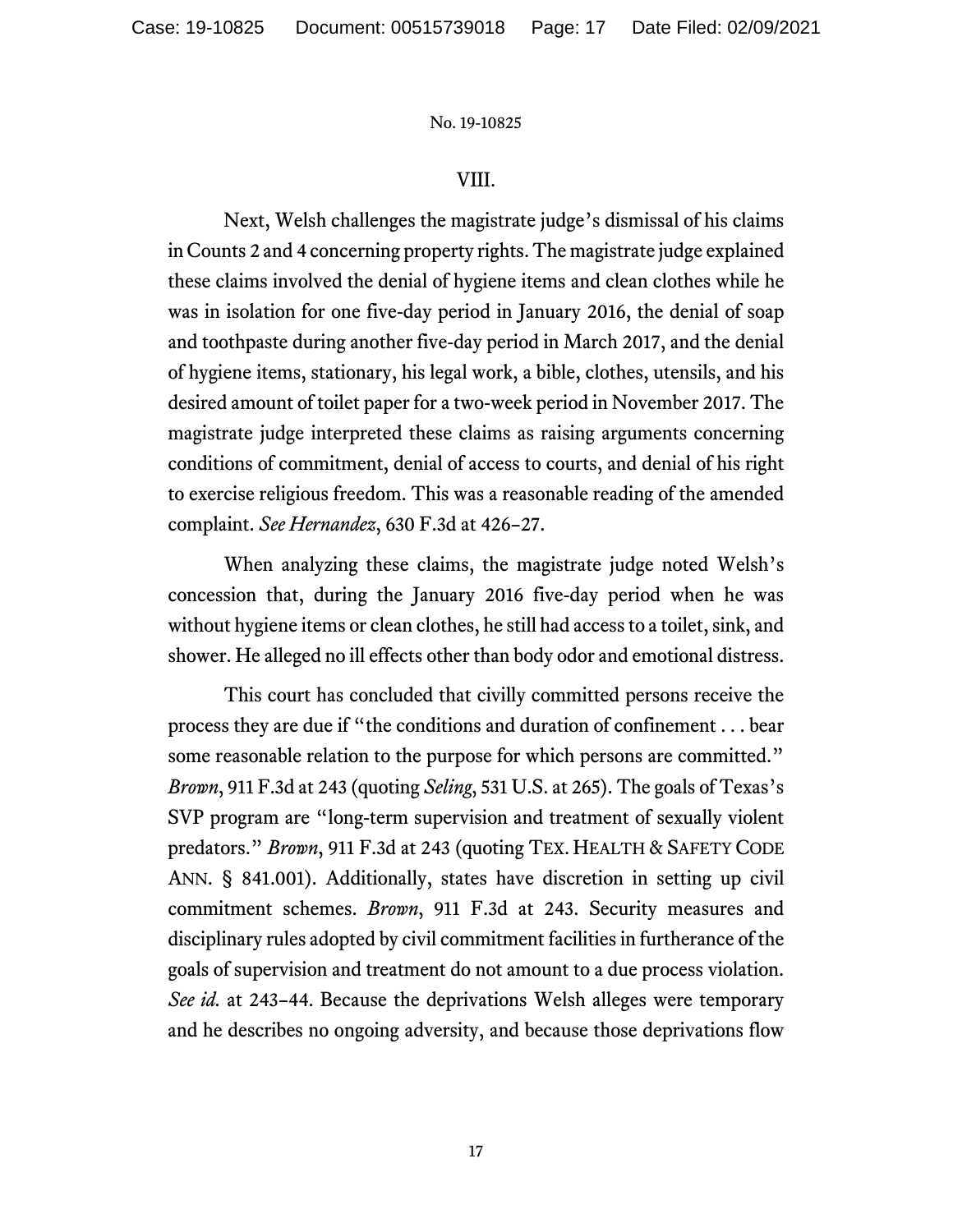from the rules and security measures implemented by the Texas Civil Commitment Center in service of the goals of supervision and treatment, he has not raised a viable conditions of commitment claim, and he has not shown that the magistrate judge erred by dismissing this claim.[4](#page-17-0) *See id.*

The magistrate judge concluded that Welsh's claim of denial of access to courts failed because he had not shown that the failure to provide him with stationary and legal materials prejudiced him in a suit. *See Lewis*, 518 U.S. at 351–53 & n.3; *Day*, 560 F. App'x at 318–19. Welsh does not dispute this but simply insists that he had a right to property. This does not suffice to show error with respect to the magistrate judge's dismissal of this claim. *See Lewis*, 518 U.S. at 351–53.

The magistrate judge further concluded that Welsh's claim concerning a denial of religious freedom vis-à-vis denial of a bible for two weeks failed because his allegations did not show that he was forbidden from practicing his religion but only that he was denied certain property. We hold only that, because Welsh has not raised this claim in his appellate brief, he

<span id="page-17-0"></span><sup>4</sup> Welsh devotes a discrete section of his brief to separately dispute the magistrate judge's rejection of his Count 11 claims concerning the denial of eating utensils and access to certain hygiene items every other day for a two-week period in November 2017. The magistrate judge explained that, during the *Spears* hearing, Welsh admitted that he had access to a sink with running water and a toilet during the pertinent time and that he was provided a toothbrush, toothpaste, and soap within one to two days of his transfer to a secured management unit. Again, because the deprivations Welsh alleges were temporary and he describes no ongoing adversity, and because those deprivations flow from the rules and security measures implemented by the Texas Civil Commitment Center in service of the goals of supervision and treatment, he has not raised a viable constitutional claim, and he has not shown that the magistrate judge erred by dismissing this claim. *See Brown*, 911 F.3d at 243.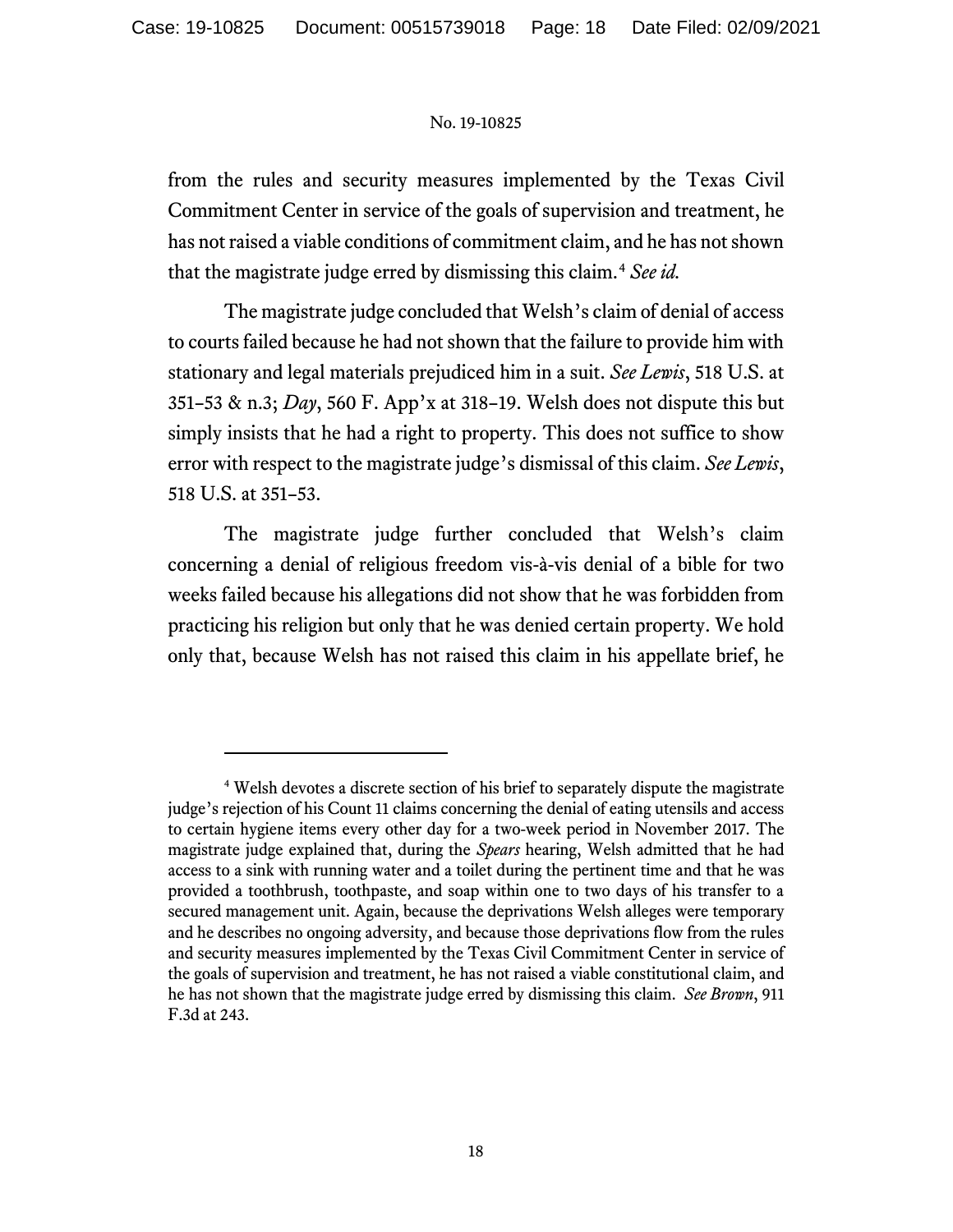has waived it on appeal. FED. R. APP. P. 28(a)(8)(A); *Trujillo*, 502 F.3d at 360; *Geiger*, 404 F.3d at 373 n.6; *Martinez*, 263 F.3d at 438.

## IX.

Welsh also challenges the magistrate judge's rejection of his due process claims, raised in Counts 2, 4, 10, and 11 of his amended complaint, in which he alleges that "punitive confinement conditions" violated his due process rights.

Several of Welsh's due process claims pertain to his placement in isolation due to pending criminal charges arising from the January 2016 incident (Count 2) and his placement in isolation after he allegedly assaulted another resident in January 2017, was arrested and charged with assault, and committed several other rule violations (Counts 4 and 11).

When considering the claims in Counts 2, 4, and 11, the magistrate judge first noted that this court had not set forth the standard to be applied to SVPs raising procedural due process claims. The magistrate judge noted, however, that other courts apply a standard given in *Sandin v. Conner*—a prisoner's due process rights may be infringed by a deprivation that is "atypical and significant . . . in relation to the ordinary incidents" of prison life—to due process claims raised by civilly committed SVPs. 515 U.S. 472, 484 (1995); *see also Thielman v. Leean*, 282 F.3d 478, 480, 482–84 (7th Cir. 2002); *Deavers v. Santiago*, 243 F. App'x 719, 721 (3d Cir. 2007). Because Welsh neither contests the legal standard nor identifies caselaw that would supply an appropriate alternative framework, we consider these claims with reference to the law used by the magistrate judge for the purposes of this appeal only.

Regarding Welsh's claim in Count 2, the magistrate judge concluded that Welsh had not shown a procedural due process violation because he alleged only that he was denied certain property such as electronics, snacks,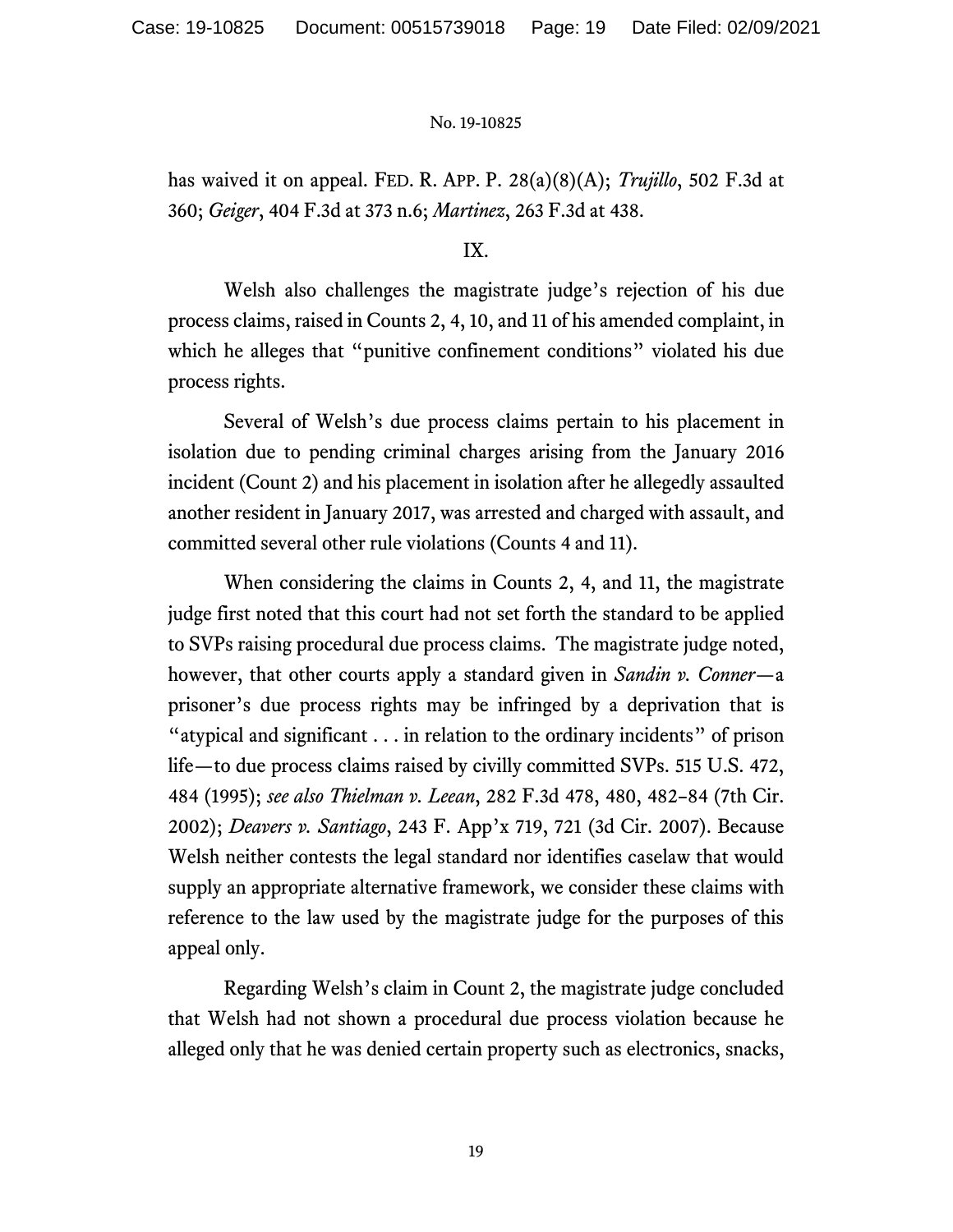and clothes; the magistrate judge determined that being deprived of these items did not amount to "atypical and significant" hardships and thus did not trigger due process protections. Regarding Welsh's claims in Counts 4 and 11, the magistrate judge similarly concluded that they failed because the restrictions Welsh complained of were de minimis—Welsh asserted that he was placed on "'lockdown'" for 13 to 15 hours per day during which he was denied electronics, was denied the right to purchase items from the commissary, and was given limited recreation time—and were imposed to support the goals of supervision and treatment. *See Brown*, 911 F.3d at 243. The dismissal of these claims was not an abuse of discretion.

Welsh also asserted that his due process rights were infringed when he was placed in restraints and moved following the November 2017 incident (Count 10). Because Welsh has not discussed any facts or cited any authority regarding this claim in his appellate brief, he has waived it on appeal. FED. R. APP. P. 28(a)(8)(A); *Trujillo*, 502 F.3d at 360; *Geiger*, 404 F.3d at 373 n.6; *Martinez*, 263 F.3d at 438.

## X.

Welsh also challenges the magistrate judge's dismissal of his Count 3 claim concerning delayed mail, in which he argued that he was unable to tell counsel what issues he wanted raised in his appeal from his SVP trial because his legal mail was delayed.

Again, although this court has not yet articulated the standard that applies to claims of interference with legal mail in the civil-commitment context, *see Allen v. Seiler*, 2013 WL 357614, at \*6 (N.D. Tex. Jan. 30, 2013), other circuits apply the standard used in prisoner civil rights cases. *E.g., Ahlers v. Rabinowitz*, 684 F.3d 53, 64 (2d Cir. 2012); *see also Allen v. Seiler*, 535 F. App'x 423 (5th Cir. 2013) (affirming a district court's analysis that assumed the standard for reviewing a civilly committed person's legal mail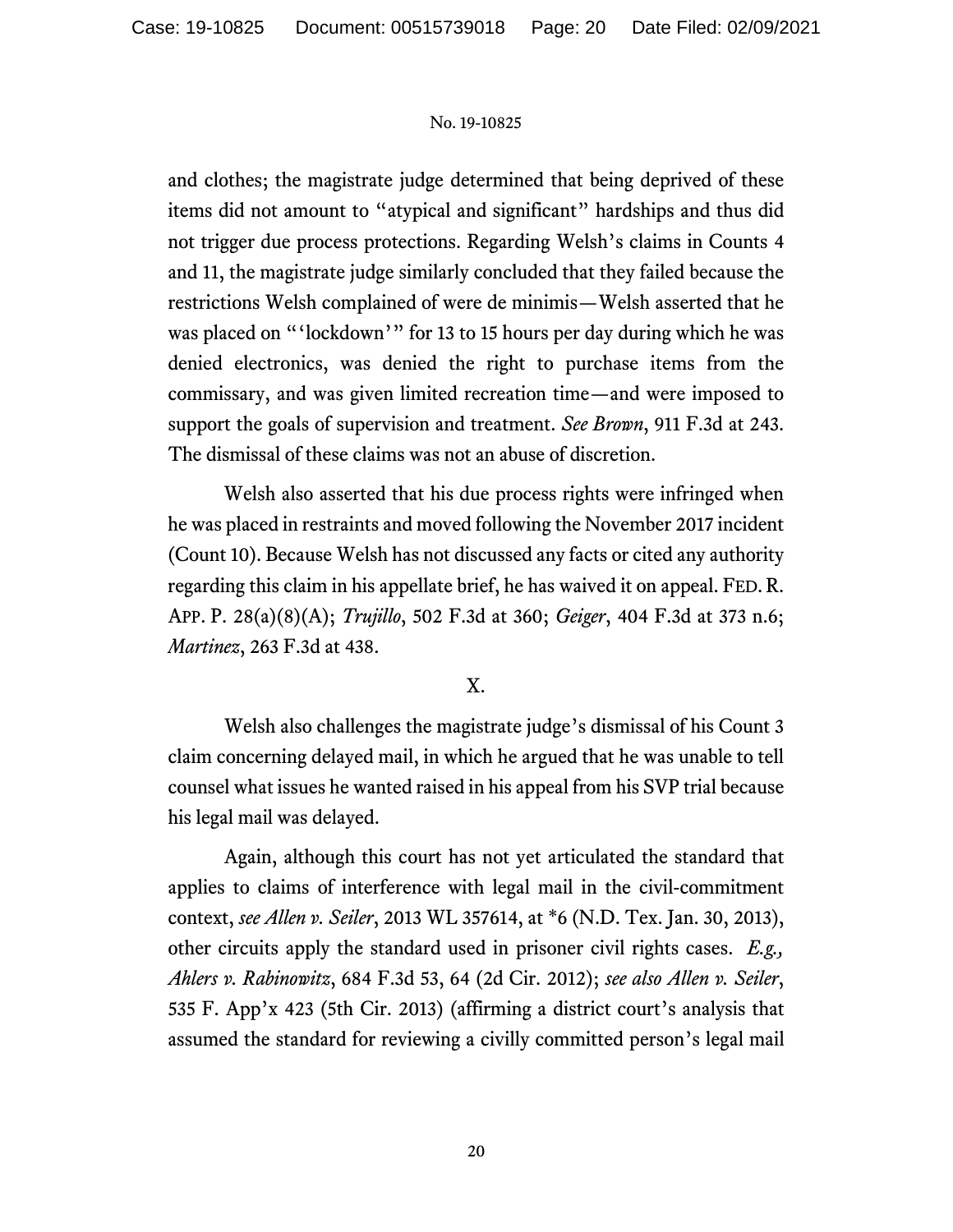claim was the same as that for reviewing a prisoner's legal mail claim). Moreover, under the standard this court applies in the prisoner mail context, one may not recover absent a showing that the defendant intentionally delayed his mail. *Richardson v. McDonnell*, 841 F.2d 120, 122 (5th Cir. 1988). Assuming the same or similar standard would apply to claims of interference with legal mail in the civil-commitment context, we hold that the magistrate judge properly dismissed this claim, as Welsh has asserted only negligence.

## XI.

Welsh challenges the magistrate judge's dismissal of the Count 1 claims he raised under 42 U.S.C. § 1985 and § 1986. The magistrate judge interpreted Welsh's § 1985 claim as arising under § 1985(3), which prohibits conspiracies to deprive a person of equal protection of the laws, provided the conspirators were motivated by an immutable characteristic of the victim. Welsh averred that his SVP status was an immutable characteristic that made § 1985(3) applicable. The magistrate judge concluded that SVPs are not a protected group for § 1985(3) purposes because this statute "generally addresses racial discrimination and has not been broadly construed to encompass other identifiable groups" and dismissed the claim.

The magistrate judge also found that Welsh's § 1986 failed. § 1986 provides for recovery against anyone "who, having knowledge that [a § 1985 conspiracy is] about to be committed," does nothing about it. Because Welsh had not pleaded facts establishing a § 1985 conspiracy, the magistrate judge concluded that Welsh could not establish a claim under § 1986.

Welsh addresses neither the magistrate judge's reasoning nor the cases cited in support thereof but simply asserts that he was entitled to protection under these statutes. This does not show error in the dismissal of this claim. *See Brinkmann*, 813 F.2d at 748.